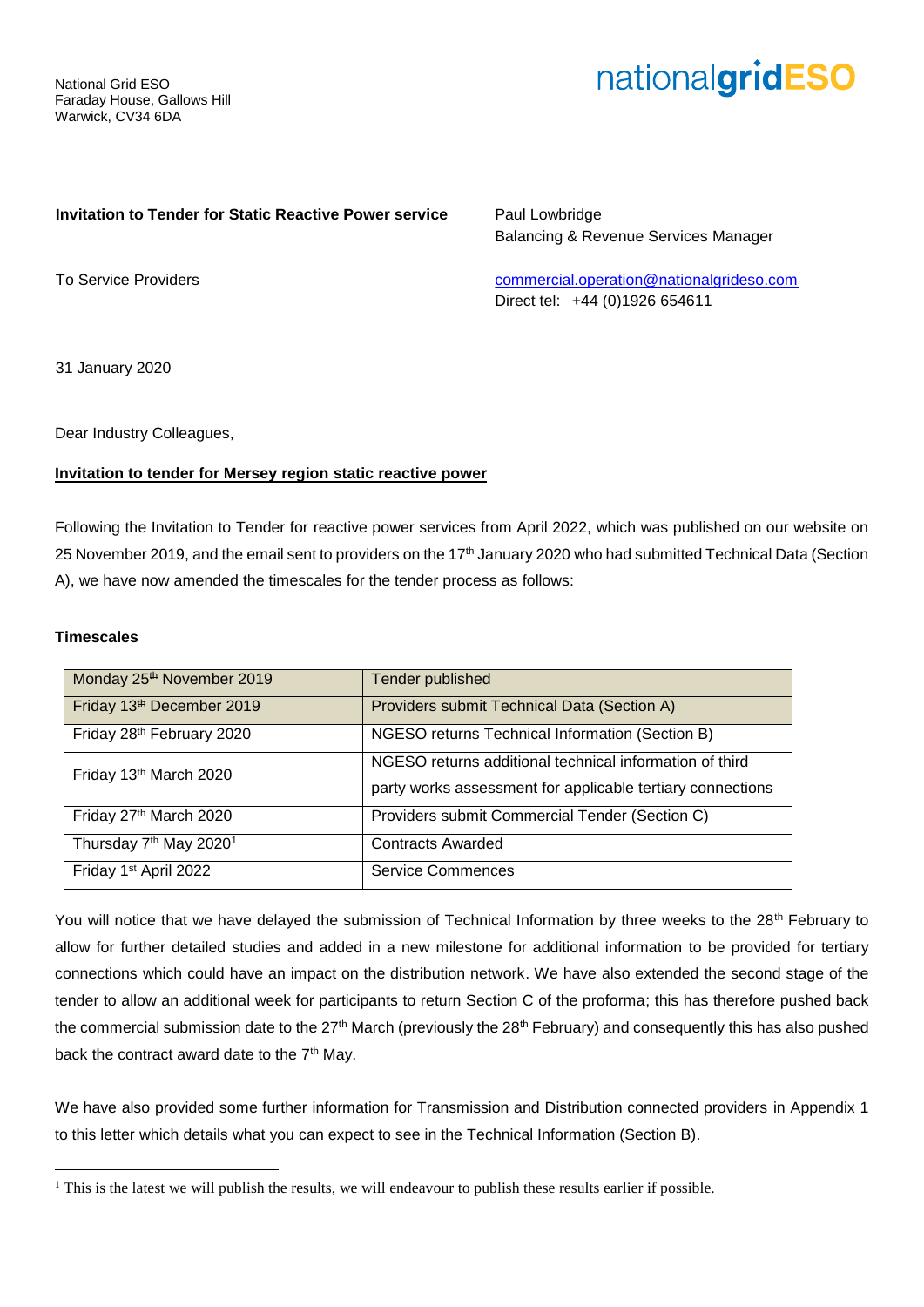For the avoidance of doubt this tender is only open to those service providers who returned Technical Data (Section A) by the 13<sup>th</sup> December 2019.

We would like to thank all providers for your continued patience and cooperation throughout the tender process.

# **Further Information**

For further information please contact [commercial.operation@nationgrideso.com](mailto:commercial.operation@nationgrideso.com) or call 01926 654611.

Yours faithfully

Paul Lowbridge Balancing & Revenue Services Manager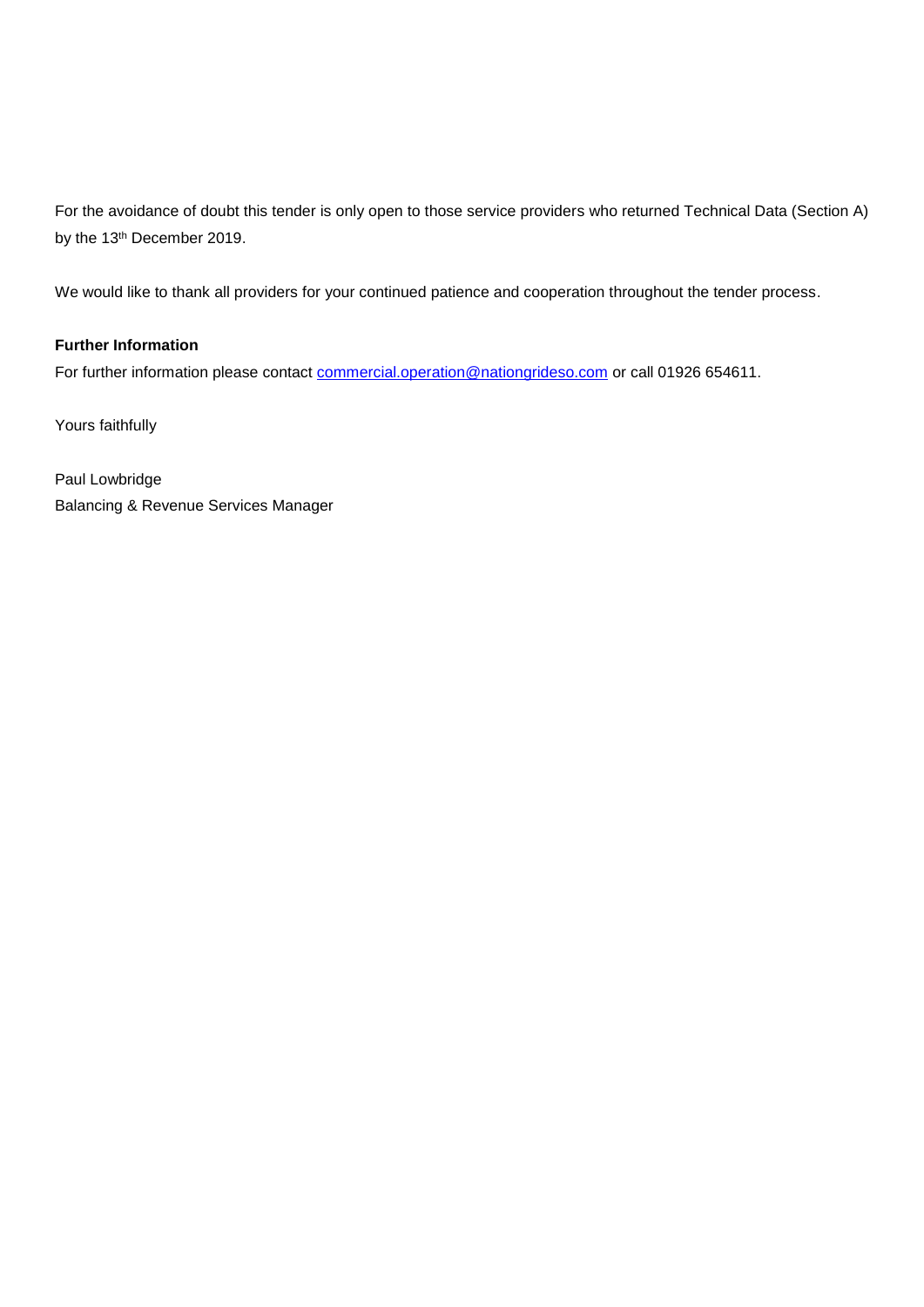# **Appendix 1**

### Transmission Connected Providers

We are currently working with NGET's connection teams to understand the feasibility of your options. The feasibility study which NGET is undertaking is similar to one which a prospective applicant can usually request as part of a preconnection assessment. We therefore kindly ask you not to raise a separate request to NGET for such analysis at this stage of the process as this will help NGET manage the number of requests and enable them to focus on the feasibility study. Any such request at this stage is unlikely to be met with a full response ahead of the return of Section B of the proforma to you, which is planned for the 28<sup>th</sup> February.

As part of section B of the tender proforma, you can expect to receive the following information, where applicable:

- The effectiveness of your proposed solution(s)
- Site specific information, including a single line diagram of NGET works<sup>1</sup> relevant to your solutions
- Land availability<sup>2</sup> to complete NGET works at site
- Generic programme for NGET works relevant to your solutions considering planned outages that could impact on their deliverability.
- An indicative list of reinforcements
- An indicative cost for the reinforcements
- Earliest date the reinforcements can be delivered
- Generic information regarding land lease terms and rates that will be applicable for all tender participants
- Charging information for relevant equipment
- An indication of the risk of interaction with existing connection applications, in-flight applications or offers out with customers
- An indication of the risk of third party works\*
- An indication of historical availability information for relevant transformers where there has been an interest for tertiary connections.

<sup>1</sup>NGET assessment will be based on infrastructure assets only and the standard CUSC ownership boundaries will apply. Any connection or user assets will need to be considered and costed by the tender participant.

2 this will not include site visits, surveys or site assessments

# **\*Third party works**

We are aware that some options which are seeking to connect to the transmission network may also have an impact on the distribution network. These are mainly related to tertiary connections which could have an impact on the fault level on the distribution network.

Whilst the scope of analysis for these options does include an impact assessment on the transmission network, any potential impact on the distribution network does not currently form part of the assessment agreed with DNO within the above timescales. As a result, the information that will be returned in Section B of the tender proforma on the 28<sup>th</sup> February for the above types of connection will not include any detailed impact on the distribution network.

However, we have been working closely with SPEN and they have agreed to undertake this analysis with the aim of providing you with as much information as possible ahead of the deadline for submitting your commercial tender. We expect to share this with those providers by no later than the 13<sup>th</sup> March to ensure you still have over two weeks to finalise your commercial submission.